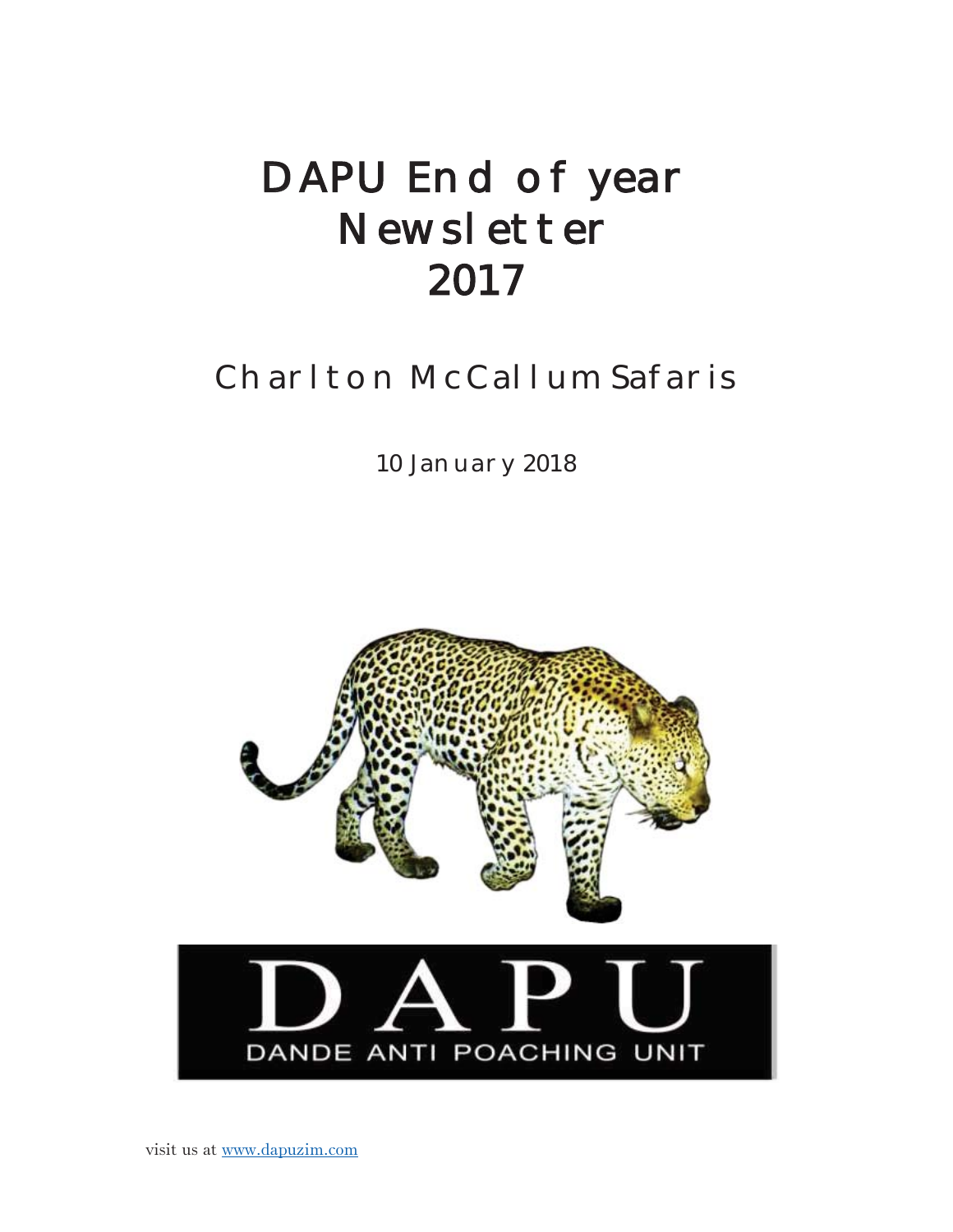Dear Friends,

Thank you all so much for your unwavering support. DAPU has continued to build and evolve consistently throughout 2017. Total recorded snare yields, elephant poaching and illegal netting for the year 2017 are the lowest since the inception of DAPU. To be precise, since 2014 snaring has been reduced by 70% and poached elephants by 66%. We have recorded poached elephants since 2010, and whilst our 2010 and 2011 numbers are not perfectly accurate …. Elephant poaching has been reduced by 92% or from a high of 40 lost in 2010 and a low of 3 lost in 2017.

We are now in the wet season, and rainfall has been scarce and late. Unfortunately that means unless we get good late rains, then 2018 could be a busy year for DAPU simply because local villagers could be very hungry indeed.

We have continued to meticulously document all of our support, deployments, wins and losses and here we share a summary with everyone who so graciously and generously supported all of our efforts both financially and in kind. As we grow from strength to strength we look forward to your continued support.

With Regards,

Myles E. McCallum James D. Charlton Charles Ndondo

> Harare, Zimbabwe  $10^{th}$  January 2018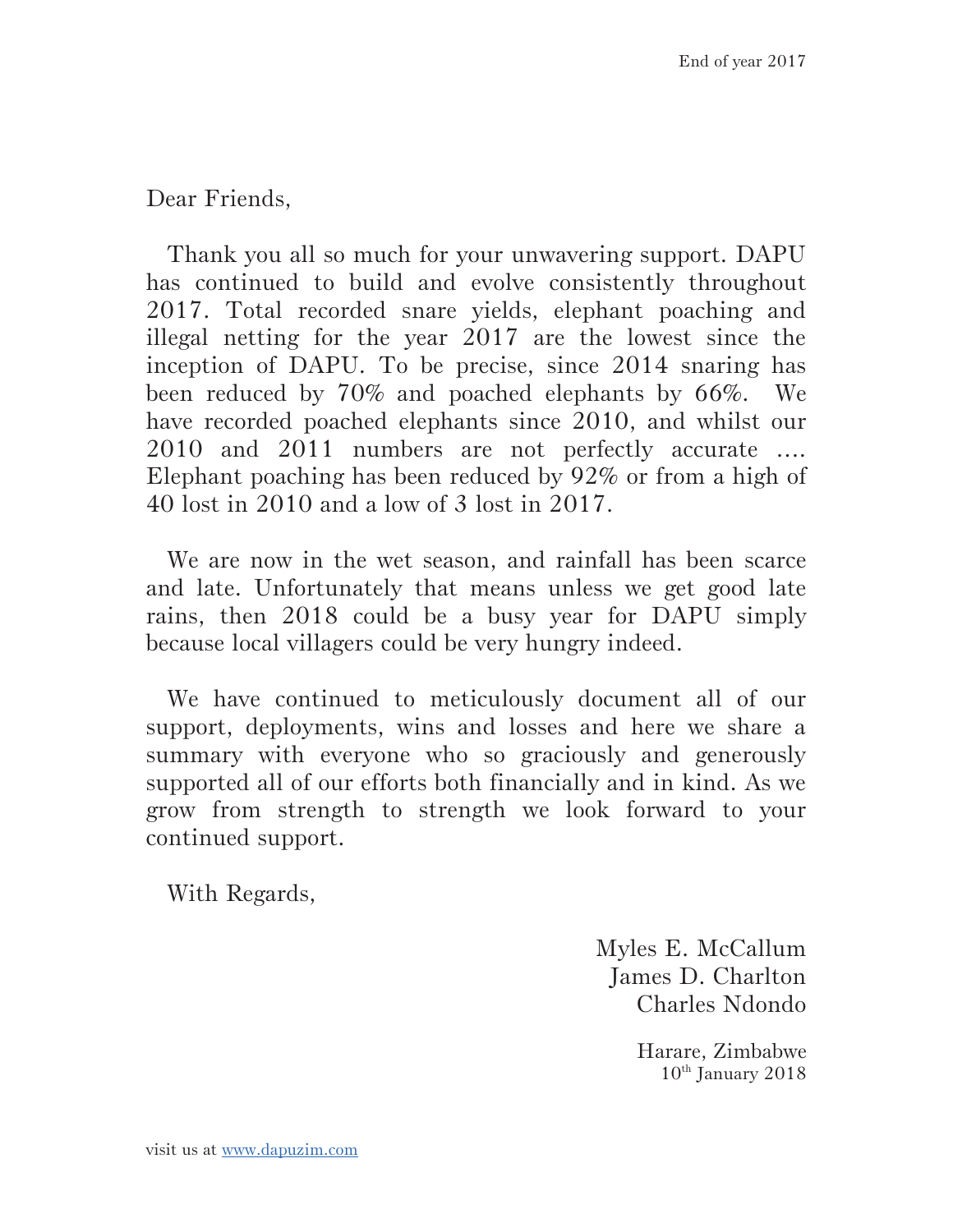# **CONTENTS**

#### Welcome

| $\mathbf{1}$   | Changes                                                                                                                                                 | $\overline{4}$ |
|----------------|---------------------------------------------------------------------------------------------------------------------------------------------------------|----------------|
| $\mathfrak{Z}$ | Peter Stewart fine art                                                                                                                                  | $\overline{4}$ |
| $\overline{4}$ | The Dry Season                                                                                                                                          | $\overline{4}$ |
| 5              | Snaring and general poaching                                                                                                                            | 5              |
| 6              | Elephant poaching                                                                                                                                       | $\overline{7}$ |
| $\overline{7}$ | Problem animal control<br>7.1.1<br>Elephants<br>7.1.2<br>Lion<br>7.1.3<br><b>Buffalo</b><br>7.1.4<br>Crocodile<br>7.1.5<br>Hippo<br>Snakebites<br>7.1.6 | 9              |
| 8              | Netting on the Zambezi                                                                                                                                  | 10             |
| 9              | Goals for 2017                                                                                                                                          | 12             |
| 10             | <b>Conservation Force</b>                                                                                                                               | 15             |
| 11             | Flying for wildlife and others                                                                                                                          |                |
| 12             | Income and Expenses YTD                                                                                                                                 | 16             |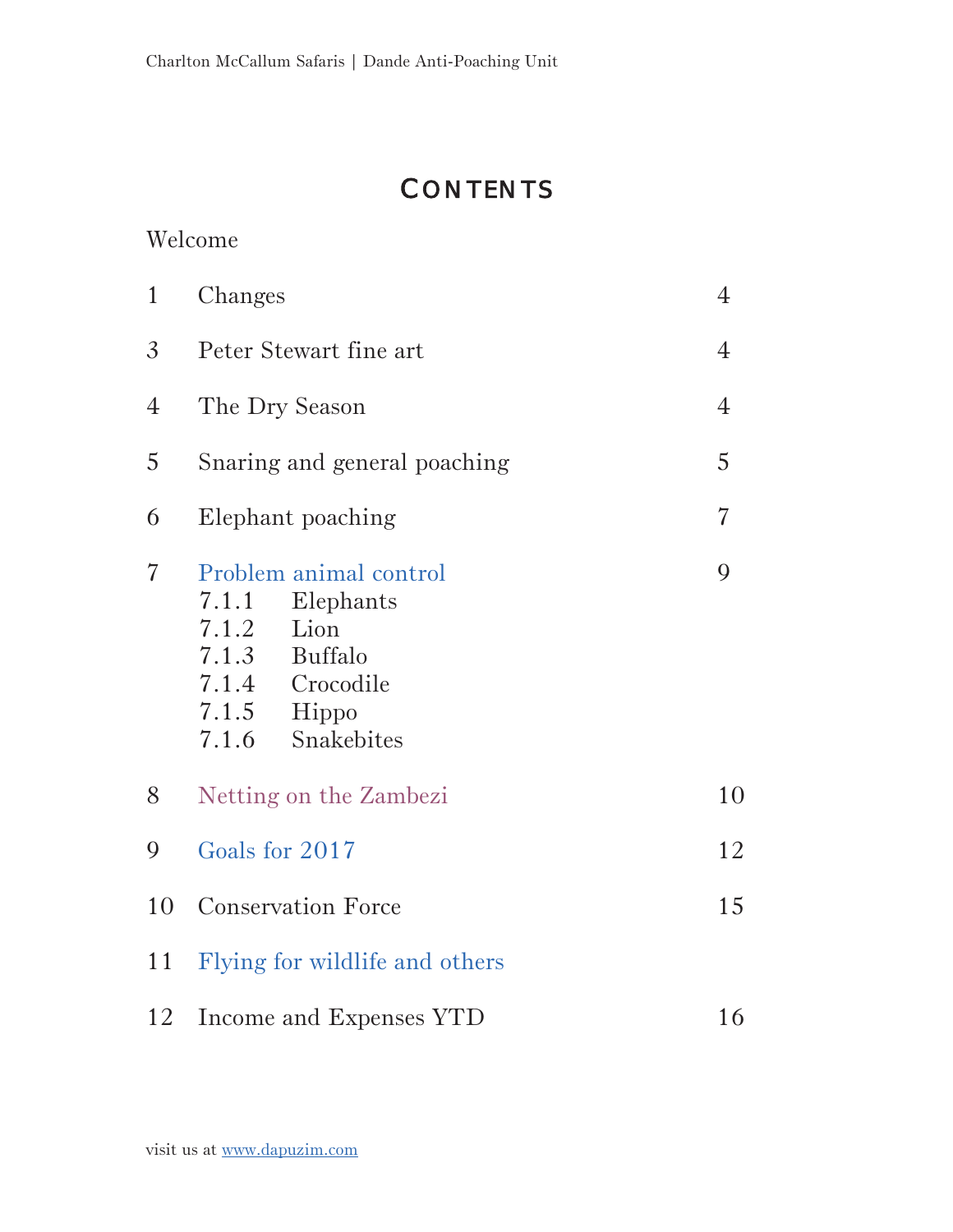### 1. Changes

As mentioned in previous reports, we have added Peter Solomon and Owen Zviwanza to the management side of DAPU. Both go on patrols regularly in order to keep everyone honest.

CMS did a fair number of hunts in the Charara Safari Area in 2017 and we hope that we will continue with this into the future. Charara is a truly beautiful area with great promise and we have committed to a long-term plan for the area.

We had the one disciplinary issue in second period, and none other of any significance. Buzz and I feel that it is overdue for a one week re-training exercise for all DAPU scouts and supervisors and we hope to have this done by April 2018.

### 3. Peter Stewart fine art

Well know artist Peter Stewart has created the "DAPU collection"

http://www.cmsafaris.com/dapu/DAPU-COLLECTION-2017.pdf.

Peter has undertaken (very graciously) to donate 40% of the proceeds of any of the works in the collection to DAPU. In addition to that, two outstanding oils of Peters were auctioned in 2017 generating over \$4,000 for DAPU. So a HUGE thank you to Peter and our two highest bidders!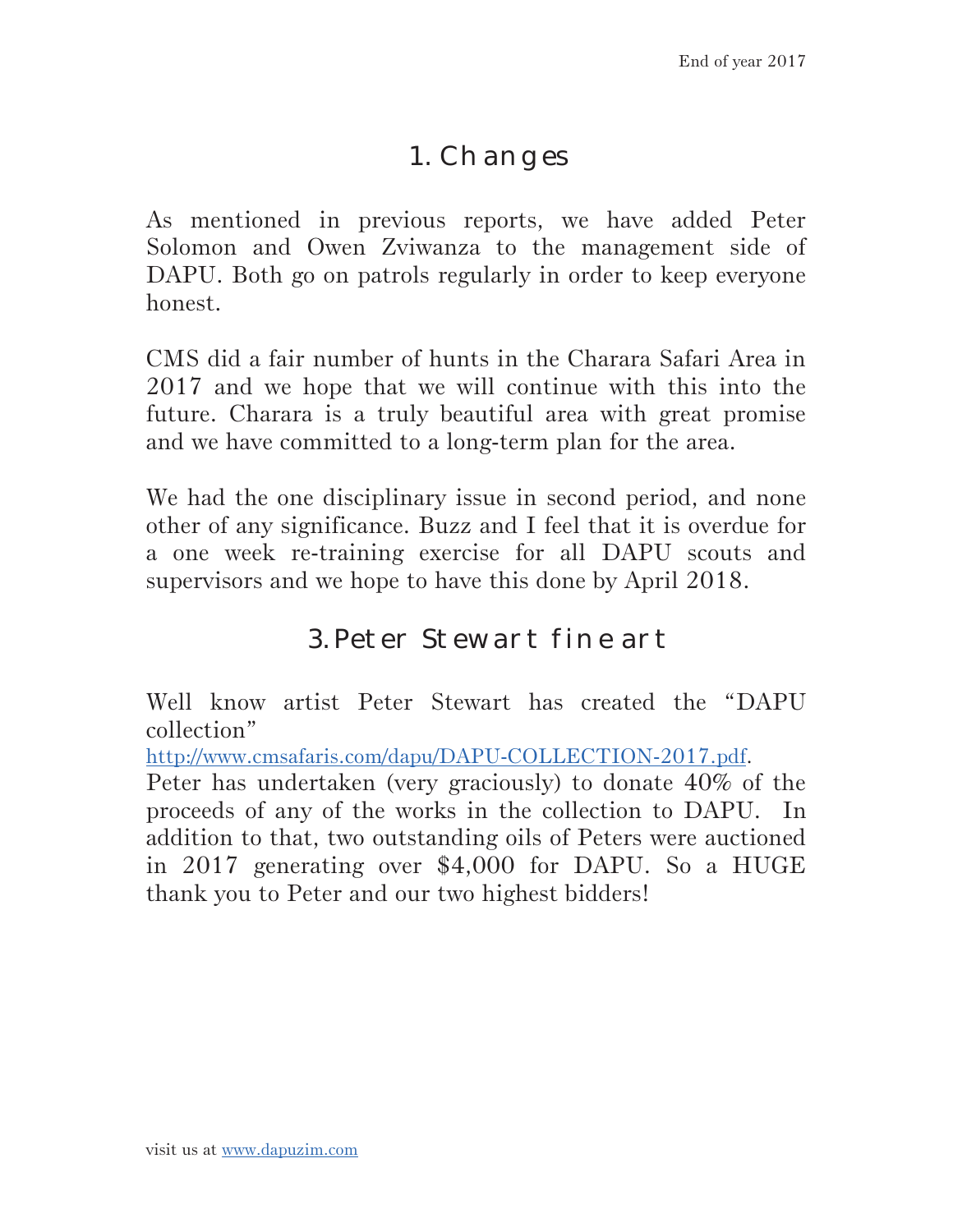

\*\*\* Auction # 1 \*\*\*



\*\*\* Auction # 2 \*\*\*

visit us at www.dapuzim.com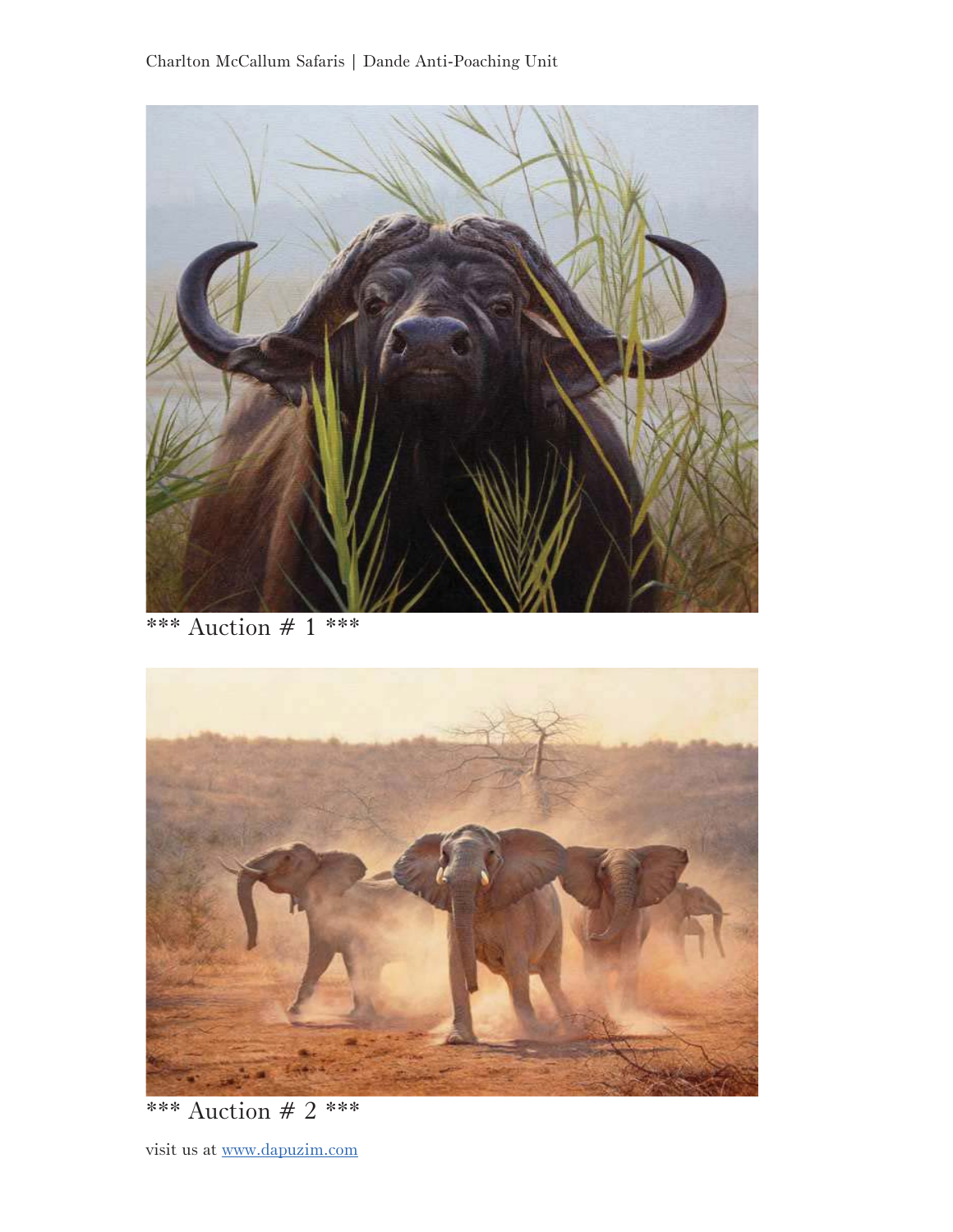## 4. The dry season. Fires, Water, and Poaching

As I am sure most of you are aware, the 2017 rainy season was very kind indeed – in fact one of the best on record. So much so, that we had to get an extension to allow early burning a month late than normal. So luckily we had lots of water all year in Dande North. The East almost made it all year but not quite. DAPU patrols successfully patrolled the big water sources as often as possible to keep on top of the snaring.

One of our goals in 2017 was to improve on fire management as a whole. Starting a bushfire in Zimbabwe is an offence and in 2017 we began treating it as such. Several arrests were made and lots of fines and warnings issued.

Whilst official government figures are yet to be released, we have no doubt what so ever that in Dande, hectares lost to fires in 2017 is the lowest in more than 10 years – in fact probably 20 years.

# 5. Snaring & general poaching

September to end of December of 2017 was much, much quieter than the same period of 2015 and 2016. In terms of snares picked up and meat poachers arrested the yield is drastically reduced.

This is beginning to prove to be a motivational challenge for DAPU scouts – simply put - we have paid out less  $\frac{1}{2}$  in rewards. Buzz and I are now exploring ways to index work done to a reward or bonus system.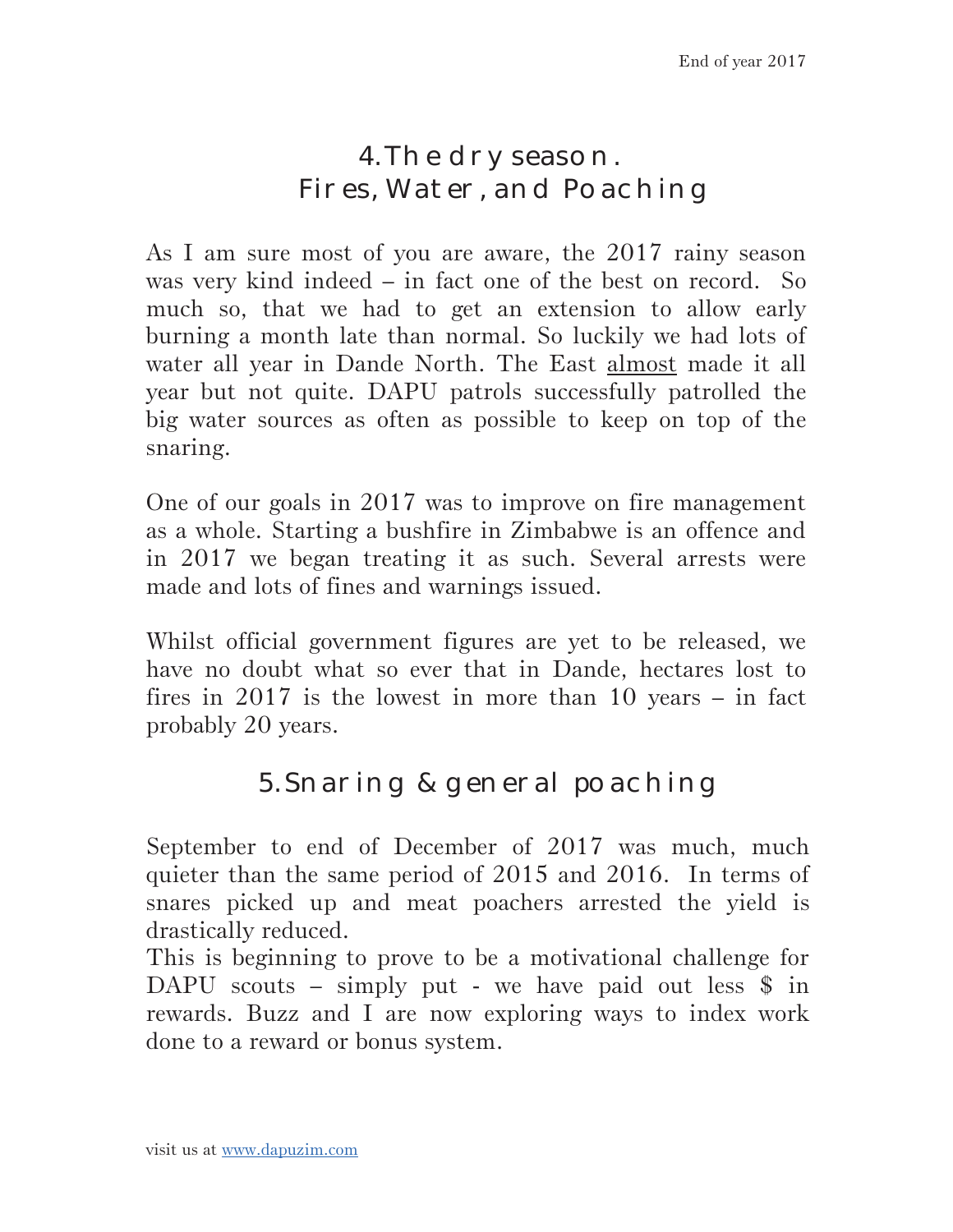#### 2017 first second, and third period baseline comparisons.

|                  |                  |                     | <b>Meat</b>                  |                             |                             |                     |
|------------------|------------------|---------------------|------------------------------|-----------------------------|-----------------------------|---------------------|
| Month.           | No. of<br>snares | <b>Dogs</b><br>shot | <b>Poachers</b><br>convicted | <b>Elephant</b><br>poachers | <b>Weapons</b><br>retrieved | <b>Rewards paid</b> |
| January          | 71               | $\Omega$            | 3                            | 0                           | $\mathcal{P}$               | <b>US\$784</b>      |
| February         | $\Omega$         | $\Omega$            | $\mathbf{1}$                 | $\Omega$                    | $\Omega$                    | US\$150             |
| March            | $\overline{7}$   | $\overline{0}$      | $\overline{0}$               | $\overline{0}$              | $\overline{0}$              | <b>US\$19</b>       |
| April            | 103              | $\Omega$            | $\overline{0}$               | $\overline{0}$              | $\overline{0}$              | US\$133             |
|                  | 181              | $\bf{0}$            | 4                            | $\boldsymbol{0}$            | $\overline{\mathbf{2}}$     | US\$1,086.00        |
| May              | 9                | $\overline{0}$      | $\overline{0}$               | $\overline{0}$              | $\overline{0}$              | <b>US\$9</b>        |
| June             | 89               | $\overline{0}$      | $\overline{2}$               | $\overline{0}$              | $\overline{0}$              | US\$118             |
| July             | 19               | $\mathbf{1}$        | $\overline{\phantom{0}}$     | $\Omega$                    | $\Omega$                    | US\$439             |
| August           | 30               | $\overline{0}$      | $\overline{0}$               | $\overline{0}$              | $\mathbf{1}$                | <b>US\$48</b>       |
|                  | 147              | $\mathbf{1}$        | $\overline{4}$               | $\underline{0}$             | $\overline{1}$              | <b>US\$614</b>      |
| September        | 139              | $\overline{0}$      | $\overline{0}$               | $\overline{2}$              | $\mathbf{1}$                | US\$1,327           |
| October          | 36               | $\overline{0}$      | $\overline{0}$               | $\overline{0}$              | $\mathfrak{D}$              | US\$68              |
| November         | 99               | $\Omega$            | $\Omega$                     | $\Omega$                    | $\mathbf{1}$                | US\$1,574           |
| December         | 99               | $\overline{0}$      | $\overline{0}$               | 3                           | $\Omega$                    | <b>US\$0</b>        |
|                  | 373              | $\bf{0}$            | $\bf{0}$                     | 5                           | 4                           | US\$2,969           |
| <b>Total YTD</b> | 701              | 1                   | 8                            | 5                           | 7                           | <b>US\$4,669</b>    |

### 2016 first, second and third period baseline **comparisons**

|                  |                  |                          | <b>Meat</b>                  |                             |                             |                        |
|------------------|------------------|--------------------------|------------------------------|-----------------------------|-----------------------------|------------------------|
| <b>Month</b>     | No. of<br>snares | <b>Dogs</b><br>shot      | <b>Poachers</b><br>convicted | <b>Elephant</b><br>poachers | <b>Weapons</b><br>retrieved | <b>Rewards</b><br>paid |
| January          | 300              | $\Omega$                 | 3                            | $\Omega$                    | $\Omega$                    | US\$821                |
| February         | 208              | $\overline{0}$           | $\Omega$                     | $\overline{2}$              | $\Omega$                    | <b>US\$978</b>         |
| March            | 95               | $\overline{0}$           | $\overline{0}$               |                             | $\overline{0}$              | <b>US\$97</b>          |
| April            | 137              | $\mathbf 0$              | $\overline{1}$               | $\mathbf 0$                 | $\overline{2}$              | US\$321                |
|                  | 740              | $\underline{\mathbf{0}}$ | $\overline{4}$               | $\overline{2}$              | $\overline{2}$              | US\$2,217              |
| May              | 94               | $\mathbf 0$              | 5                            | $\overline{0}$              | $\overline{4}$              | US\$1,310              |
| June             | 75               | $\mathbf 0$              | $\overline{0}$               | $\mathbf 0$                 | $\overline{0}$              | <b>US\$83</b>          |
| July             | 27               | $\overline{0}$           | $\overline{0}$               | $\overline{0}$              | $\overline{\phantom{0}}$    | <b>US\$67</b>          |
| August           | 164              | $\mathbf{1}$             | $\mathbf 0$                  | $\overline{0}$              | $\overline{0}$              | US\$254                |
|                  | 360              | $\overline{1}$           | $\overline{5}$               | $\underline{\mathbf{0}}$    | $\underline{6}$             | US\$1,714              |
| September        | 78               | $\overline{0}$           | $\mathbf 0$                  | $\overline{0}$              | $\overline{1}$              | <b>US\$97</b>          |
| October          | 181              | $\overline{0}$           | $\mathbf{1}$                 | $\overline{0}$              | $\mathbf{1}$                | US\$447                |
| November         | 92               | $\overline{0}$           | $\overline{2}$               | $\overline{0}$              | $\overline{0}$              | US\$442                |
| December         | 28               | $\overline{0}$           | $\overline{0}$               | $\overline{0}$              | $\Omega$                    | US\$532                |
|                  | 379              | $\underline{\mathbf{0}}$ | $\overline{\mathbf{3}}$      | $\underline{\mathbf{0}}$    | $\overline{2}$              | US\$1,518              |
| <b>Total YTD</b> | 1479             | 1                        | 12                           | $\overline{2}$              | 10                          | US\$5,449              |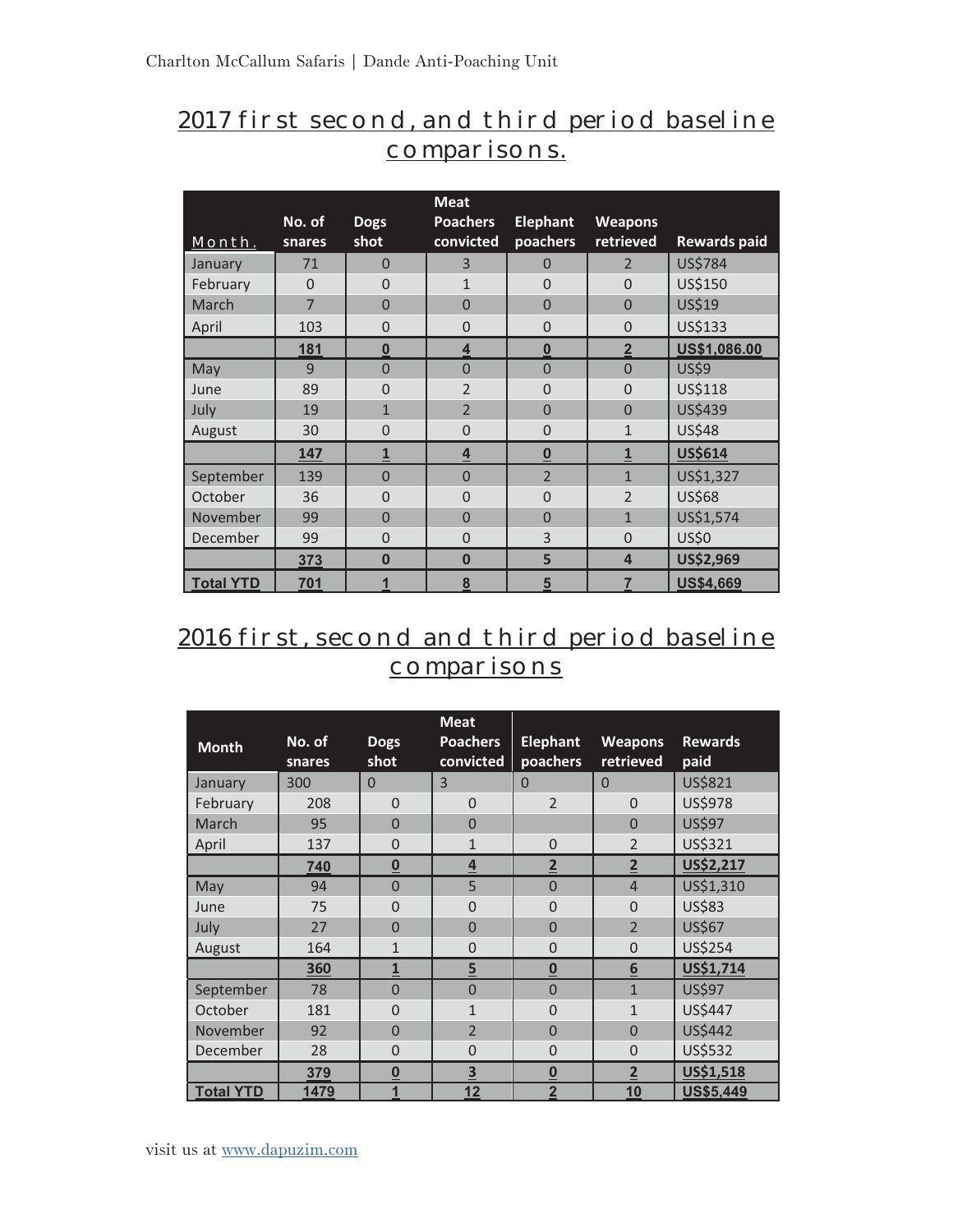One of the most pleasing things about these trends is that we are getting on top of the "spikes" in poaching. DAPU has worked smarter and harder at the right time, in the danger areas, to counter increased poaching.





5.Elephant poaching

There were NO elephants poached in the third period of 2017 in the whole of Dande North and East. Therefore with the two lost in the Irira area (ward 2) and one in Chapoto (ward 1) we lost a total of three elephants in 2017. This is a figure that we can be extremely proud of. Obviously zero losses would be even better, but, considering Dande has + 100km's of border with Mozambique and a further 12km's with Zambia… probably we should be very happy indeed.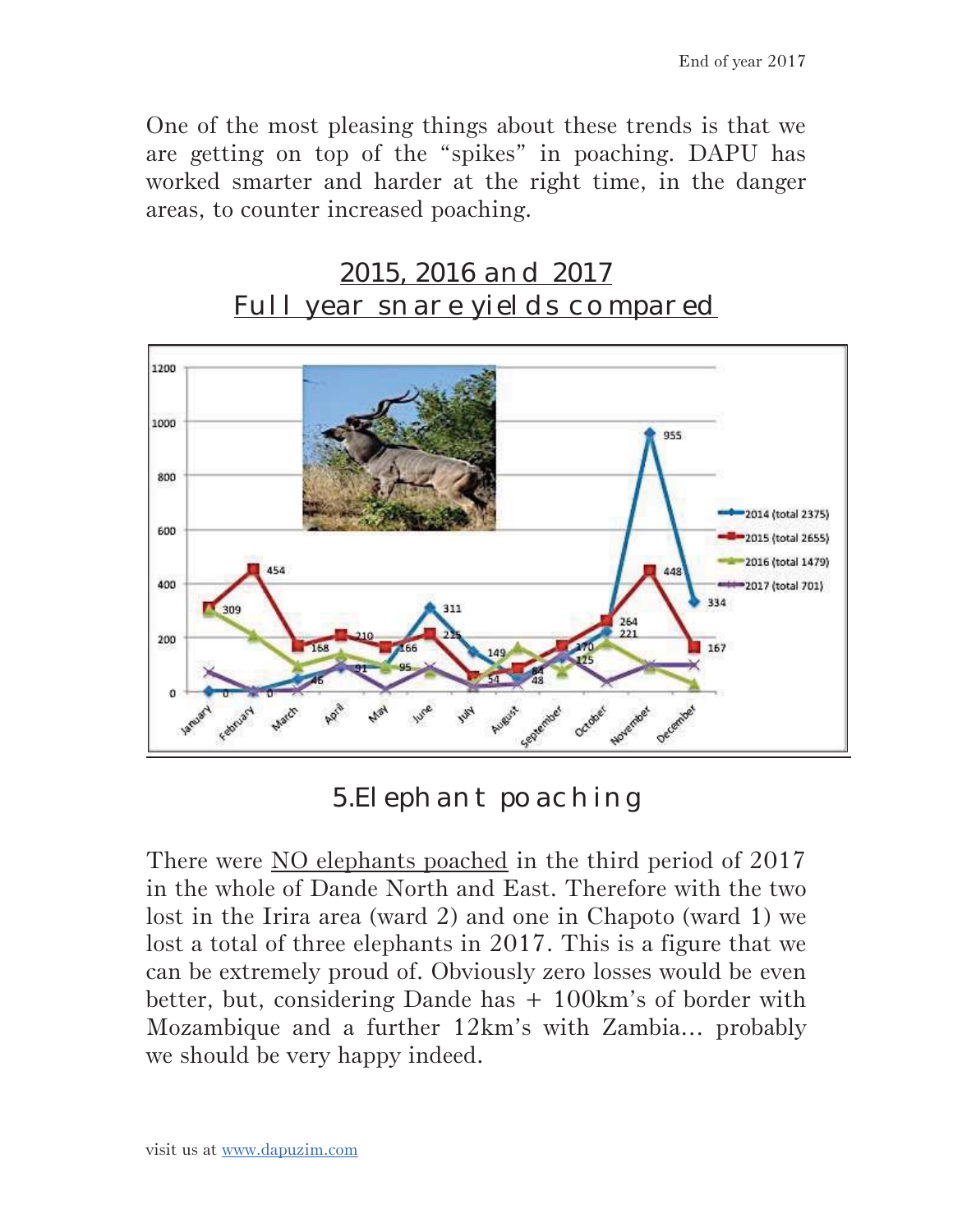It must be mentioned that two elephant poachers were arrested and convicted in September and a further three in December 2017. One x AK47 taken out of circulation. We had heard about this AK47 for years and it was especially good news to get this weapon out of the system.

Traditionally as the hunting season slows down, and the presence of hunters also decreases – elephant poaching increases. The most dangerous months for our elephants are January – April, so we will need to be extra vigilant over the next few months until our hunters come back and help us out!



\*\*\* Graph showing 8 year elephant carcass count\*\*\*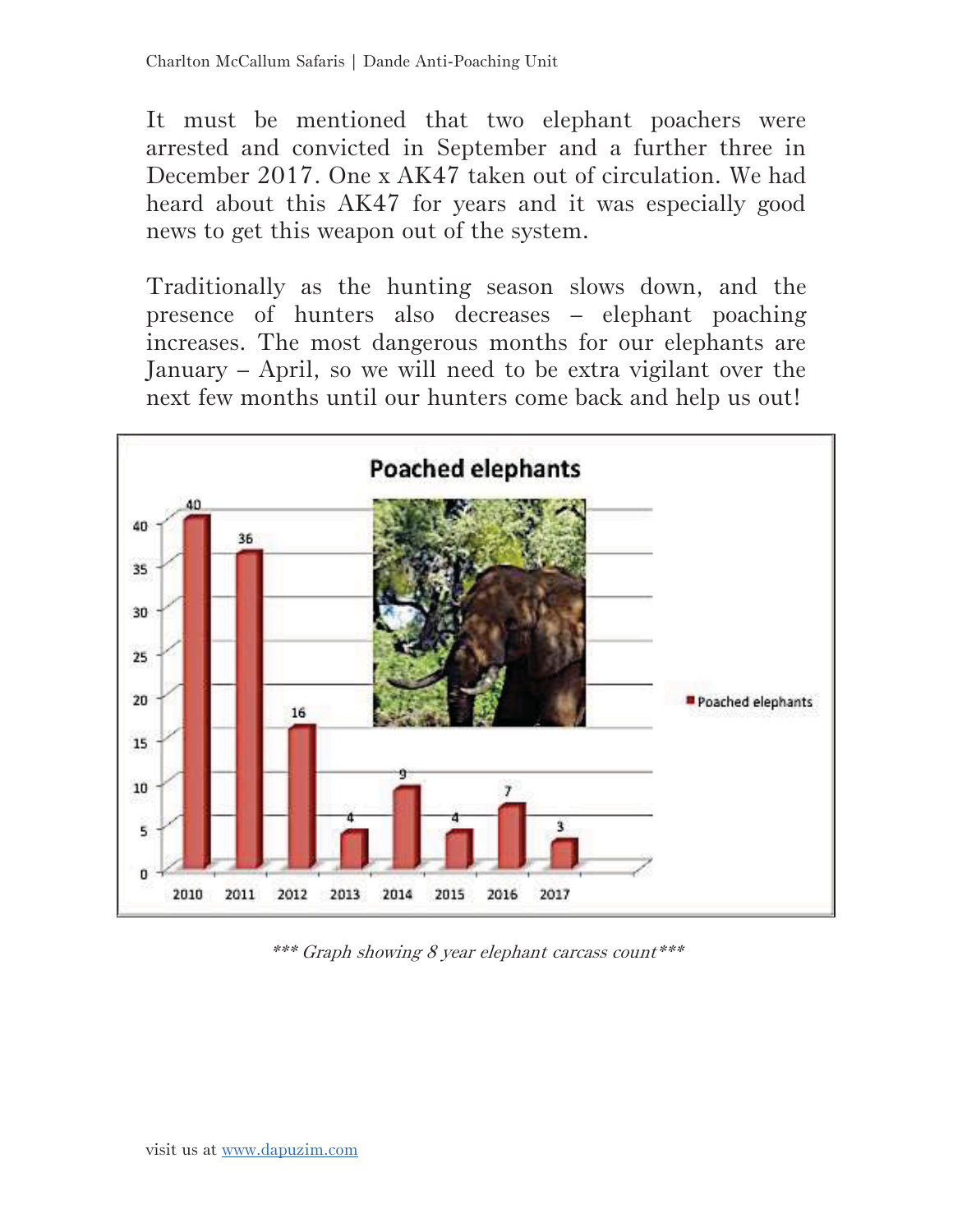

\*\*\* Parks, DAPU and the Accused (later "the guilty")\*\*\*



\*\*\*Bongi with seized ivory N.B. it all looks old ie they were "picked up" – not freshly poached.\*\*\*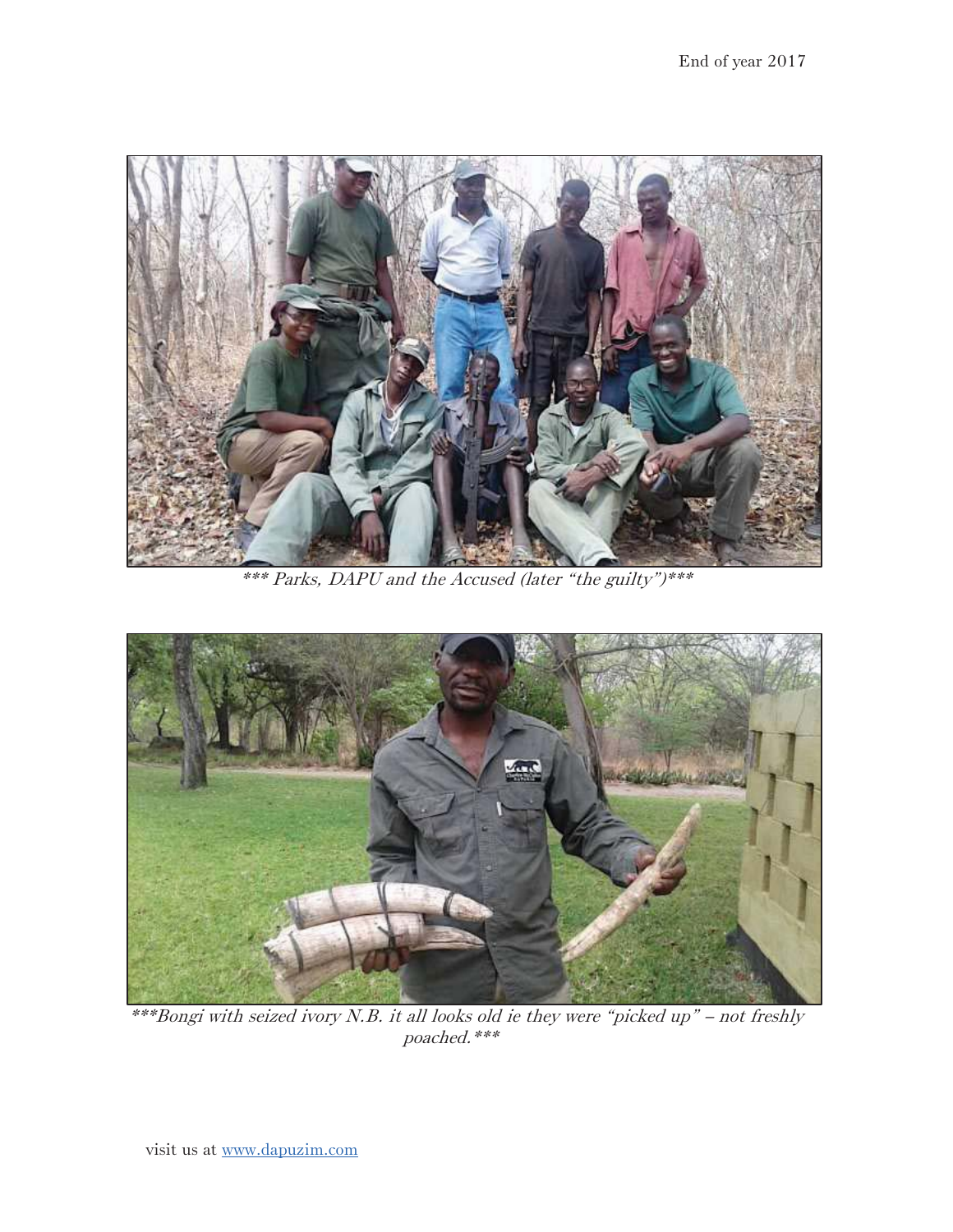# 7. Problem Animal Control

Duties for DAPU scouts also include attending to Problem Animal reports (PAC). Obviously "the peak season" for PAC is the cropping season. That said there are cases all year long.

#### 7.1.1 Elephant

None shot in 2017 BUT there have been and will always be sporadic raids by (mostly) young bulls into riverside vegetable gardens and fields. We treat every report as serious and the DAPU teams really react as strongly as they can early on. This normally saves us shooting. Our DAPU crews go onto full time elephant PAC rosters from February through to the end of April.

#### 7.1.2 Lion

One old lioness killed and ate an old man from Kanyemba. He was on his way to the Zambezi to go fishing for his family. The very unfortunate scene was attended to by DAPU and she was shot, close to where she killed. Sporadic killing of livestock persists especially in ward 4 (8 cattle killed in November / December - but no lions shot in that area.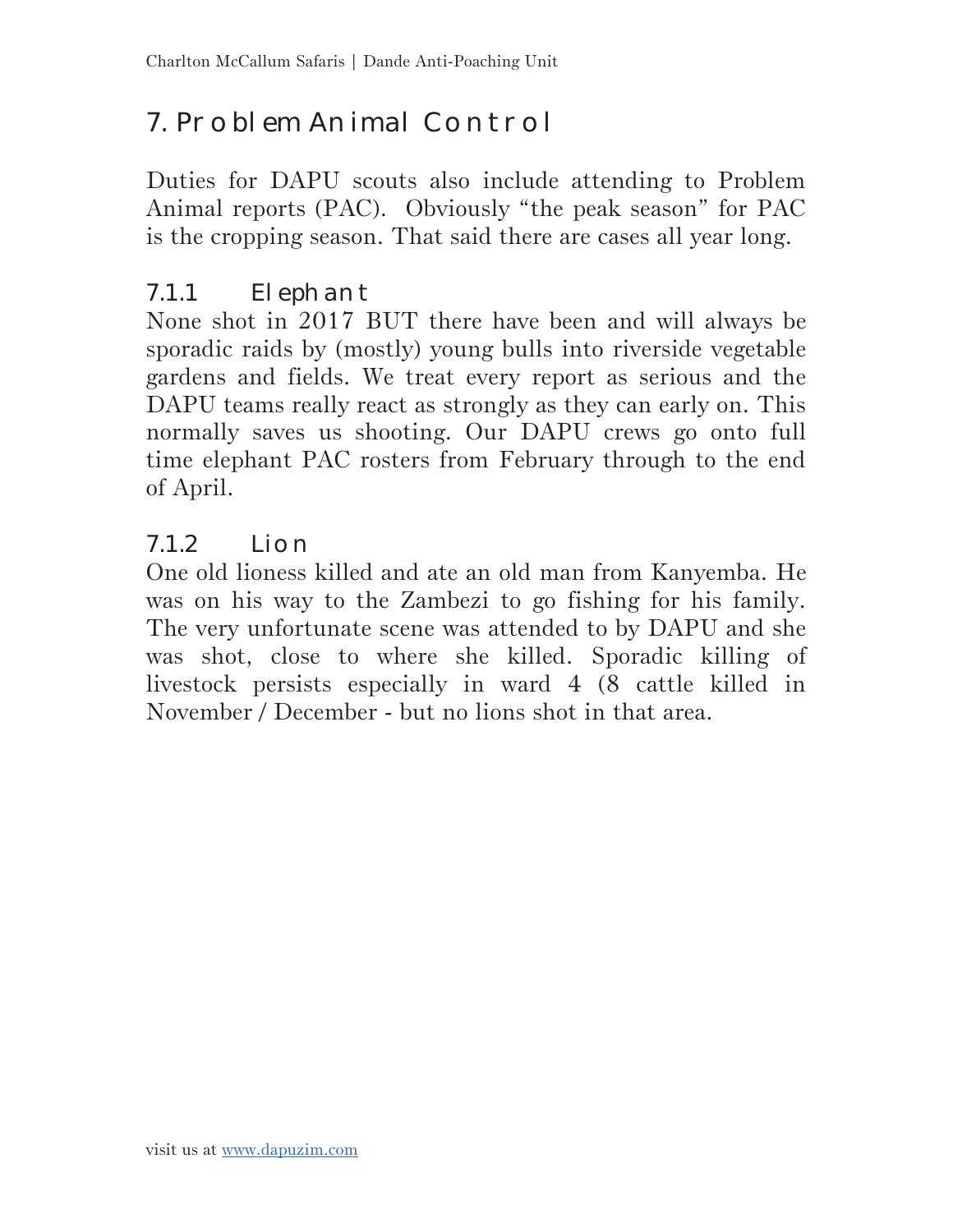

\*\*\* Skin and bones\*\*\*



\*\*\* This picture clearly shows the tooth wear –she is an old cat\*\*\*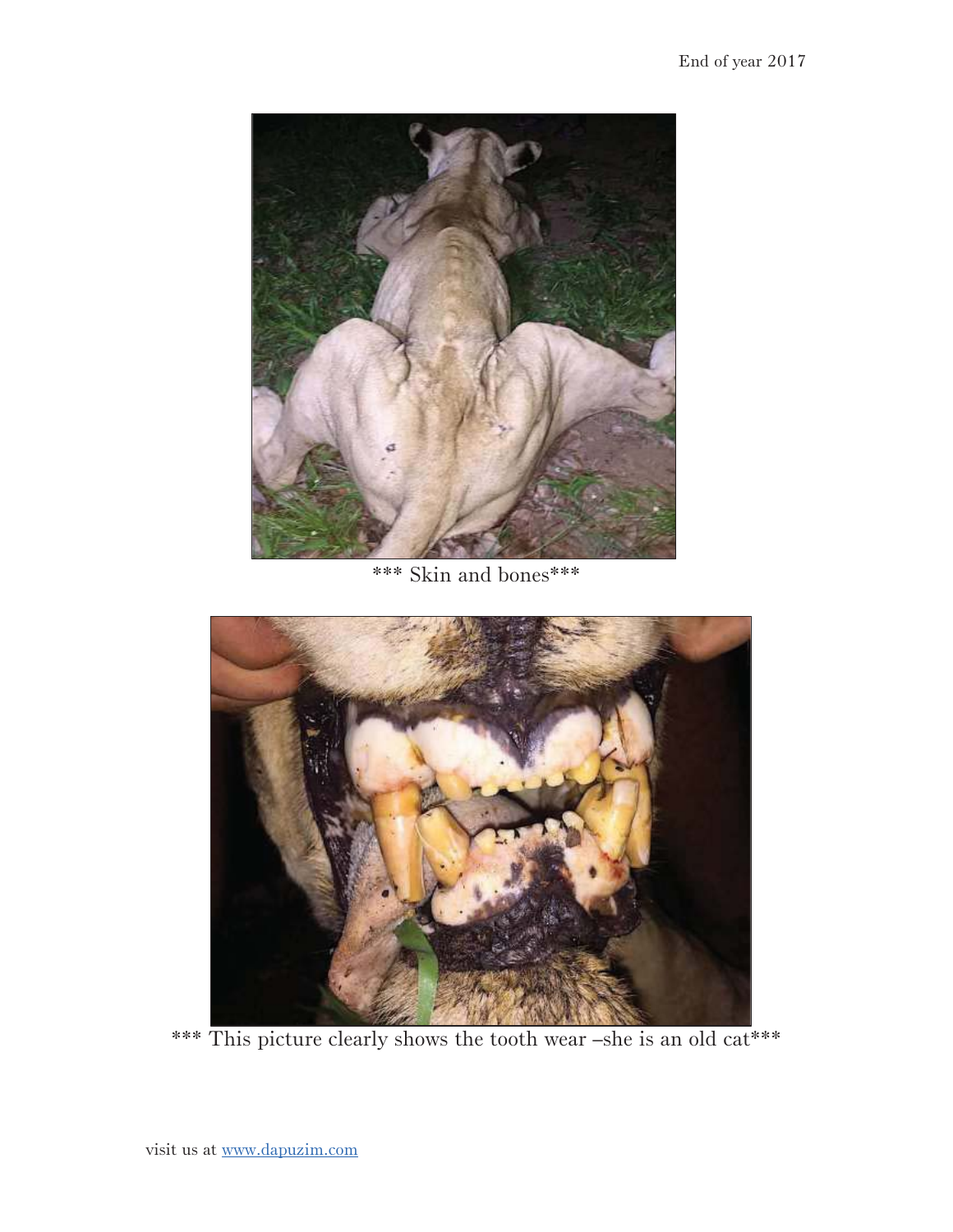#### 7.1.3 Buffalo

Only the one blind old buffalo cow in Pedza villages was destroyed. Buffalo spend allot of time in the villagers gardens at night – normally the villages chase them or fence of gardens as required. In the rainy season they love to eat corn and cotton, which is grown in bigger fields, so that is more problematic as they cannot be fenced.

#### 7.1.4 Crocodile

No one killed or injured that we know of.

### 7.1.5 Hippo

Hippos continue to generally make a nuisance of themselves along the Mwantanda River in ward 1 and in ward 16 (where the Manyame comes into the Zambezi Valley). Two badly behaved hippo were shot in March by Council but that was all.

7.1.6 Snake bites Nothing to report.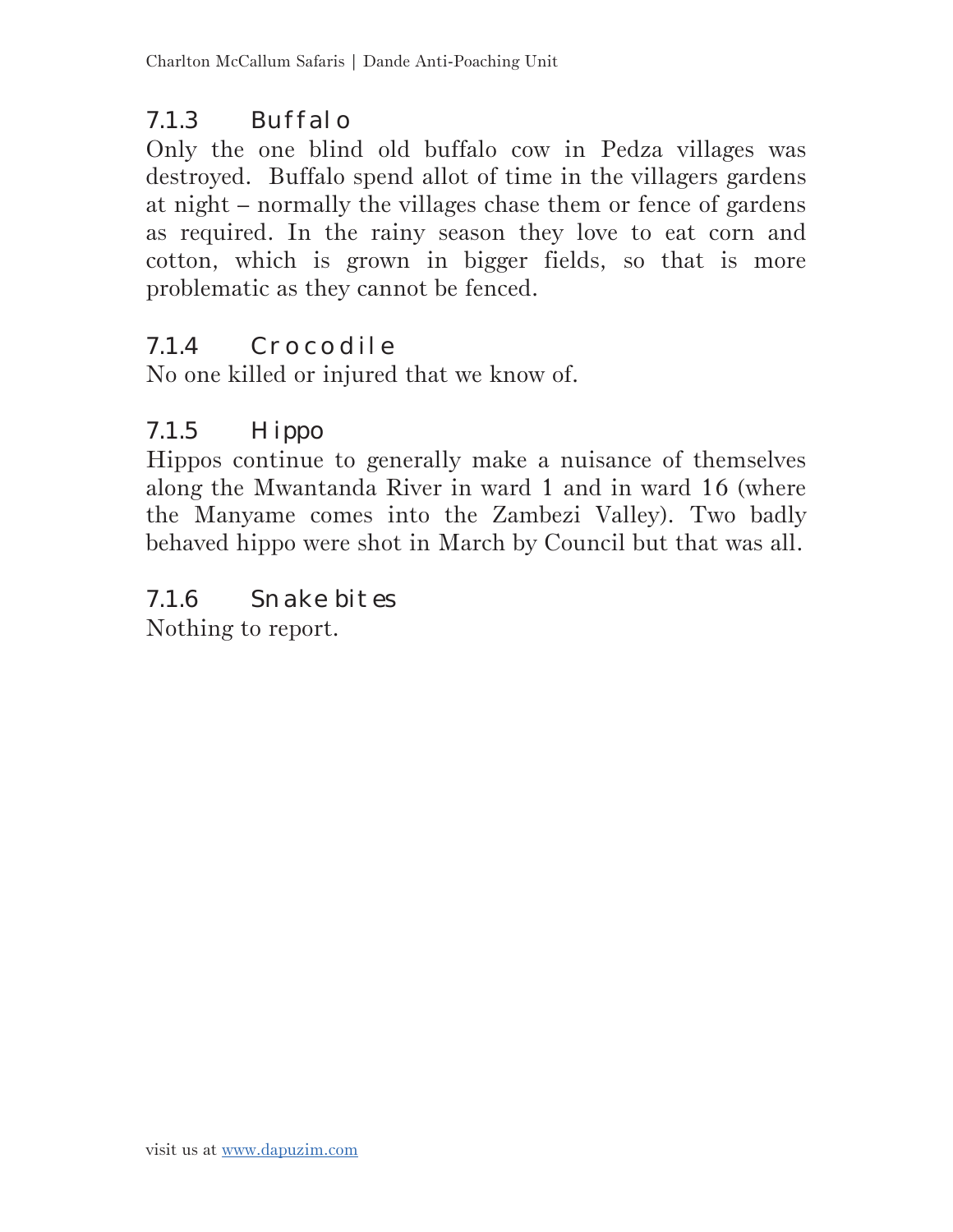# 8. Netting on the Zambezi

DAPU will continue to contribute 200 liters of petrol per month toward efforts to eliminate all illegal fishing in a 50km stretch of the Zambezi River. In 2017 National Parks achieved the following:

| 8       | Banana boats. |
|---------|---------------|
| 10      | Makoros.      |
| 14,340m | Nets burnt.   |
| 6       | Basket traps. |
| 33      | Arrests.      |
| 19      | Escaped.      |

Only when we added up the season's haul of nets, boats and poachers did we realize:

1. The scale of the problem.

2. How much work the National Parks crews have done.

We estimate that 85% of all illegal Netting has been stopped. Fisherman reported much improved catches as a whole, with lots of small tiger and bream caught – this can only bode well for all parties in the future.

Obviously lots of illegal fisherman also lay snares and much worse, so this effort is well worth supporting. Please see attached a separate report from National Parks.



visit us at www.dapuzim.com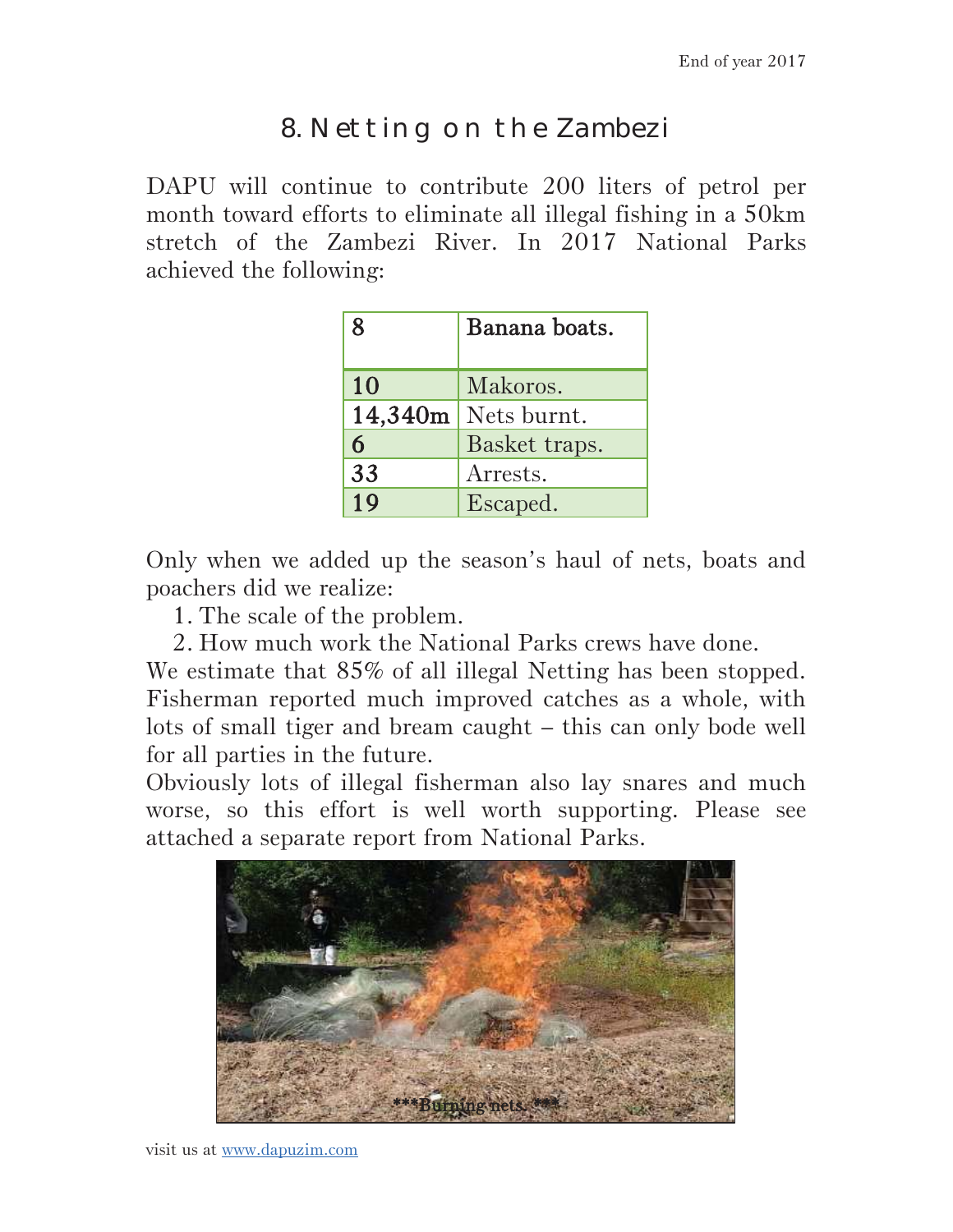#### Charlton McCallum Safaris | Dande Anti-Poaching Unit



\*\*\*Measuring nets – note the fine gauge \*\*\*



\*\*\*Fish traps – Zambezi River 2017\*\*\* (Funnily enough large gauge holes & eco friendly - just placed in wrong country!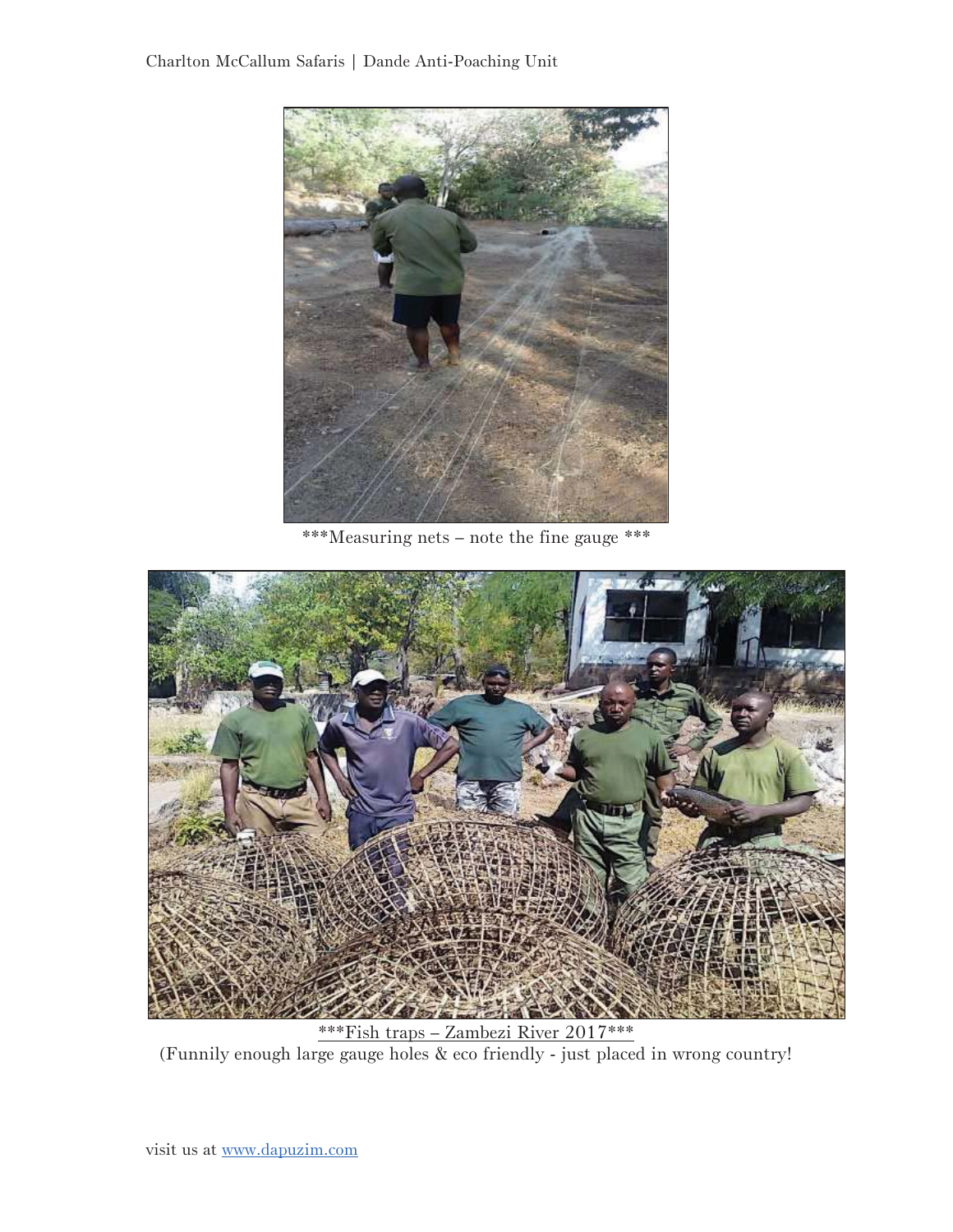# 9. Goals for 2017

|                | poaching patrols                            | Continue with anti- Patrols have done well - we<br>have had the quietest year in |
|----------------|---------------------------------------------|----------------------------------------------------------------------------------|
|                |                                             | our history.                                                                     |
| $\overline{2}$ | Early burning will start in                 | Complete – our most intensive                                                    |
|                | May as soon as it is $\text{dry}$           | effort in 8 years and surely                                                     |
|                | enough.                                     | best in 20 years.                                                                |
| $\mathfrak{Z}$ | Repair firearms where Delivered!!!          |                                                                                  |
|                | possible or replace                         |                                                                                  |
| $\overline{4}$ | New boots (on the way). Stuck in Durban.    |                                                                                  |
| 5              | New uniforms $-$ paid for Delivered.        |                                                                                  |
|                | not delivered.                              |                                                                                  |
| 6              |                                             | If possible trade in one of DSC-F has funded DAPU to                             |
|                |                                             | the older DAPU vehicles the tune of 24,000 dollars                               |
|                | for a newer one.                            | towards a new pick<br>up.                                                        |
|                |                                             | Delivery expected end<br>of                                                      |
|                |                                             | January 2018.                                                                    |
| 7.             | Install New solar pump in Done and pumping! |                                                                                  |
|                | East by end of September                    |                                                                                  |



\*\*\*Aimguard shotguns x 6 per kind favor of a young Harare based hunter\*\*\*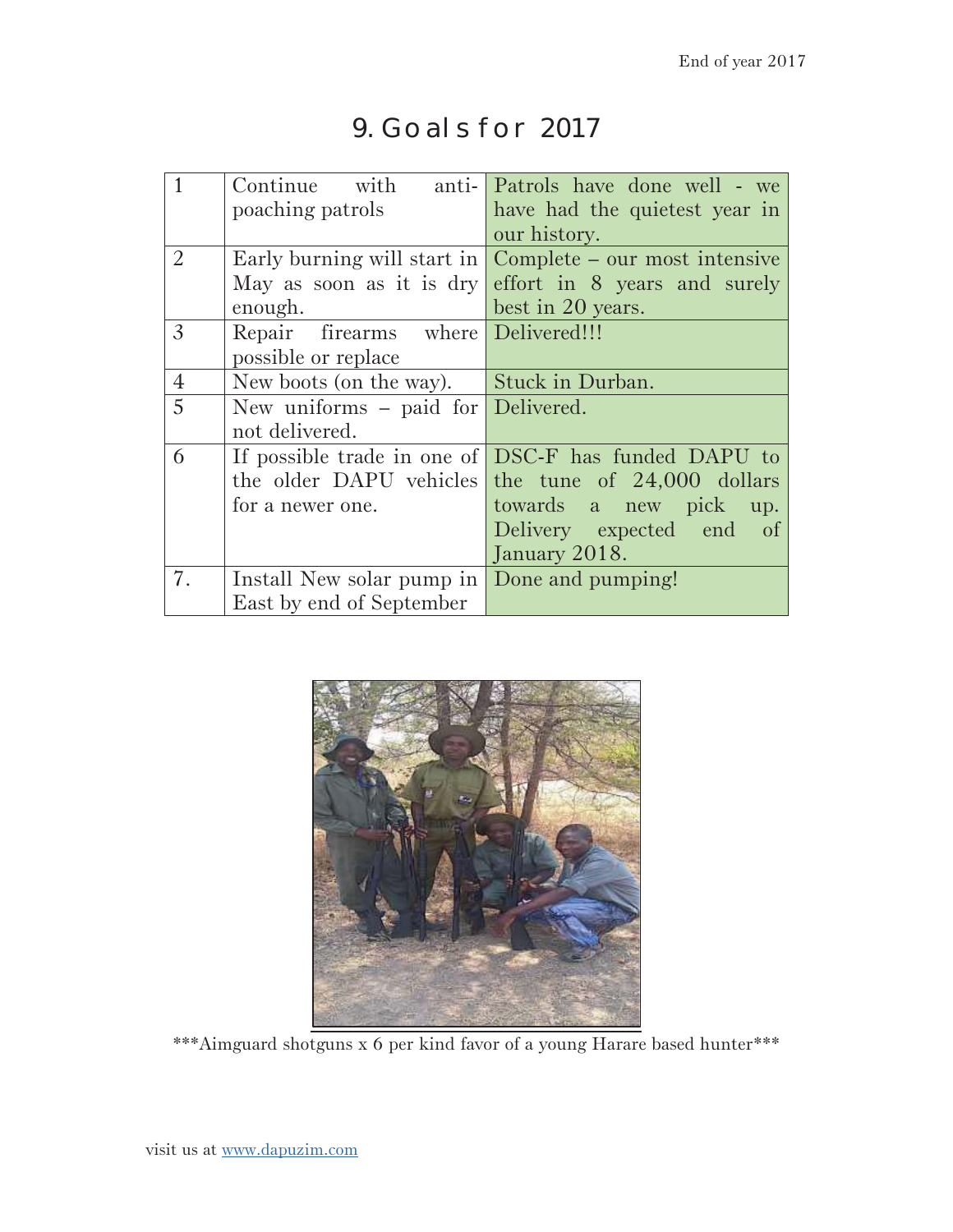

\*\*\* 3200m of piping and solar pump installation Dande East, October 2018\*\*\*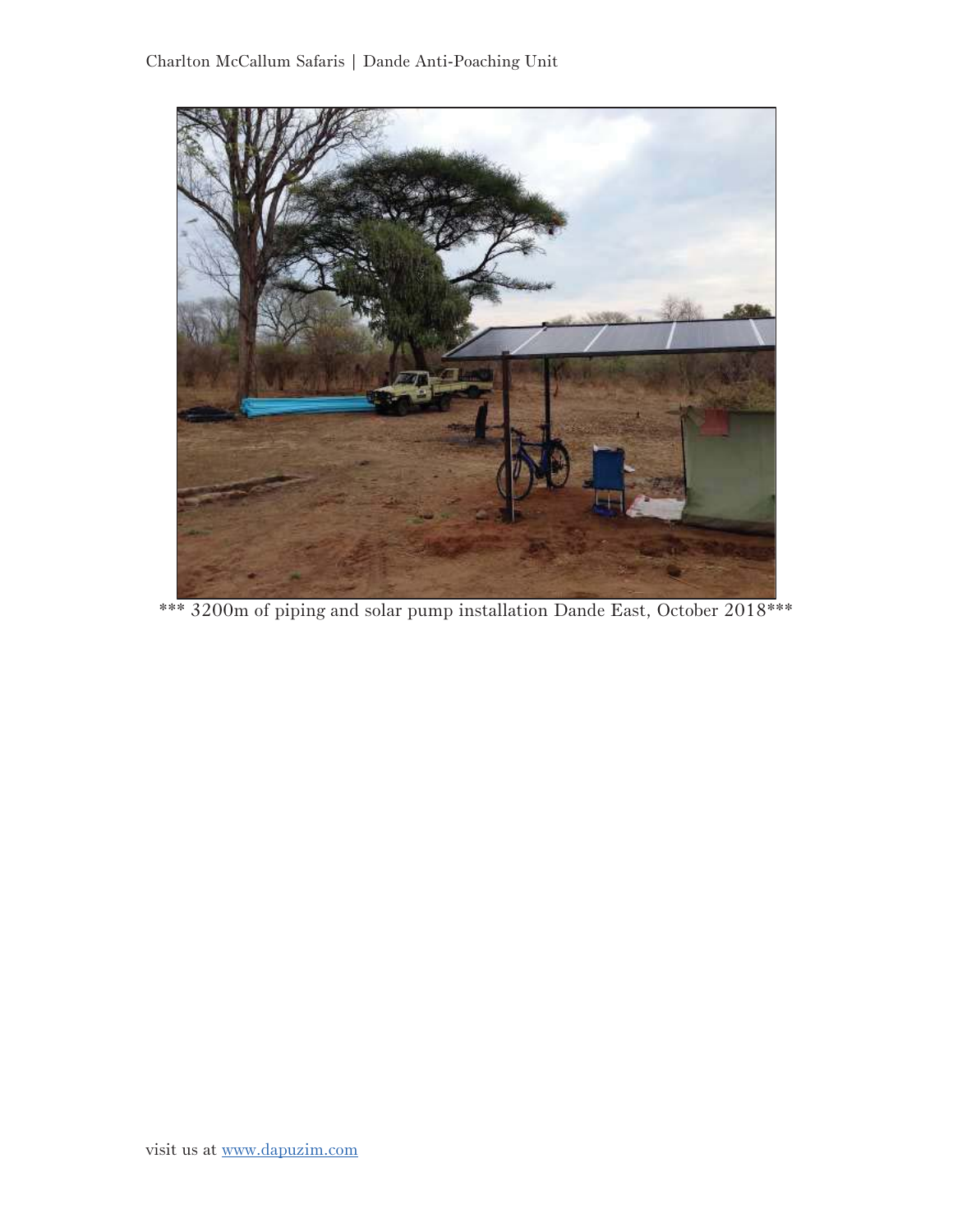# 10. Conservation Force

We continue to work hand in hand with John and Chrissie Jackson of Conservation Force. John and Chrissie are proud hunters and legends in the fight for our way of life and the wild places that we all love.

Conservation Force is a registered non – profit 501(c)(3) public foundation.

How to make a Tax Deductible donation.

Please make a check out to: Conservation Force

Mail to:

C/O John J. Jackson,III 3240 S. 1-10 SERVICE ROAD W. SUITE 200, METAIRIE, LOUISIANA 70001 USA

Check Ref: DAPU

Conservation Force Contact: JOHN J. JACKSON,III TEL :(504) 837 - 1233 FAX :(504) 837 – 1145 Email: Jjw-no@att.net Website: www.conservationforce.org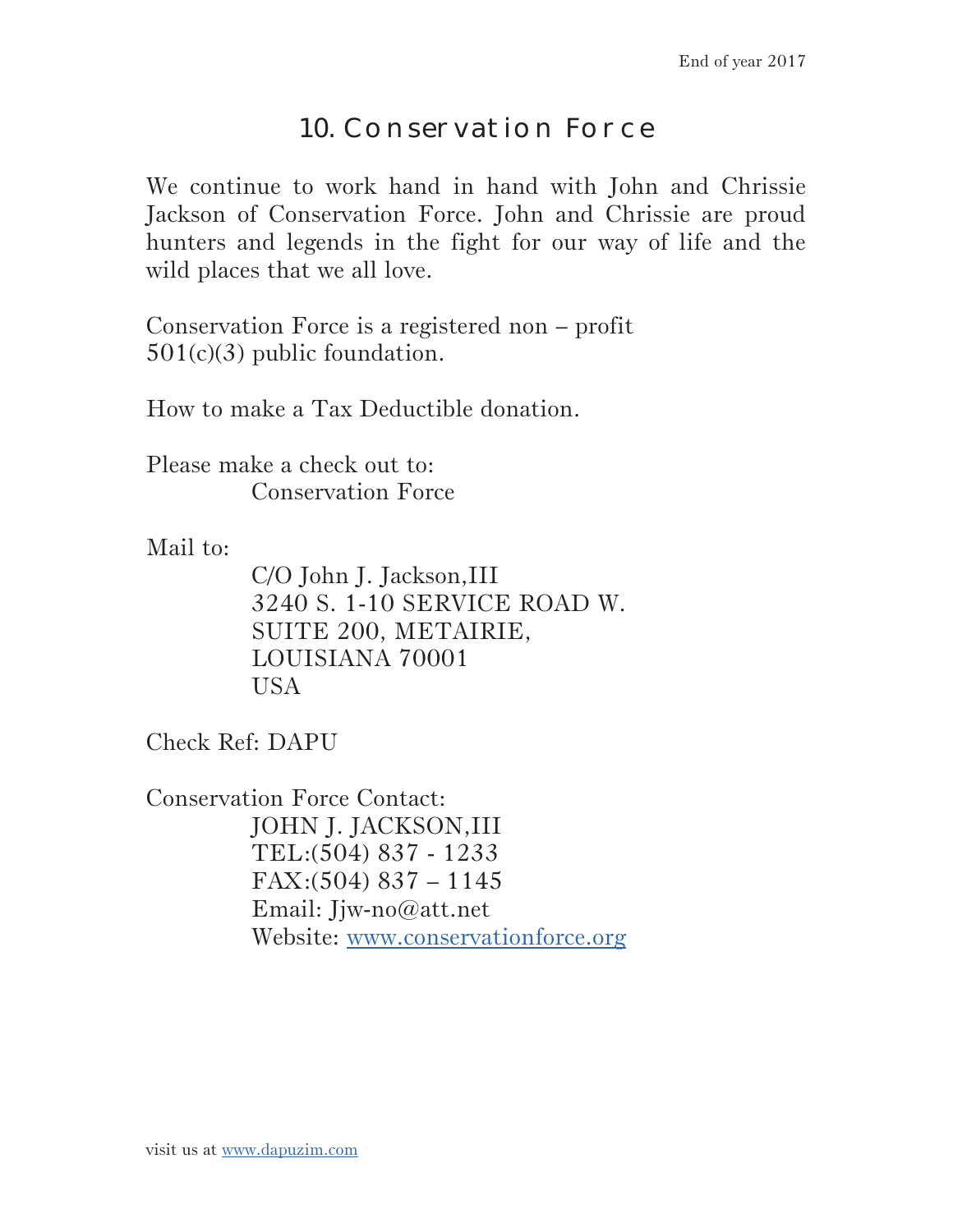# 11. Flying for wildlife and others.

We must extend our thanks to:

- 1. Flying for Wildlife for their aerial patrols that are conducted on request. These are volunteer pilots in their own machines and they help us at NO cost to DAPU, which is tremendous.
- 3. Pieter Gertenbach and Charl Grobelar farmers in the Harare area that are always helping out with mealie meal, fertilizers, soap and other ration items. We use this to supplement the DAPU rations and it is always very well received by the DAPU teams!
- 4. Trackit (Richard Tennant and Hannes Scholtz) who provide free, real time satellite monitoring of the two DAPU vehicles. This has really saved significantly on fuel and vehicle costs. Also of course we have been able to be much smarter with servicing, and positioning of vehicles.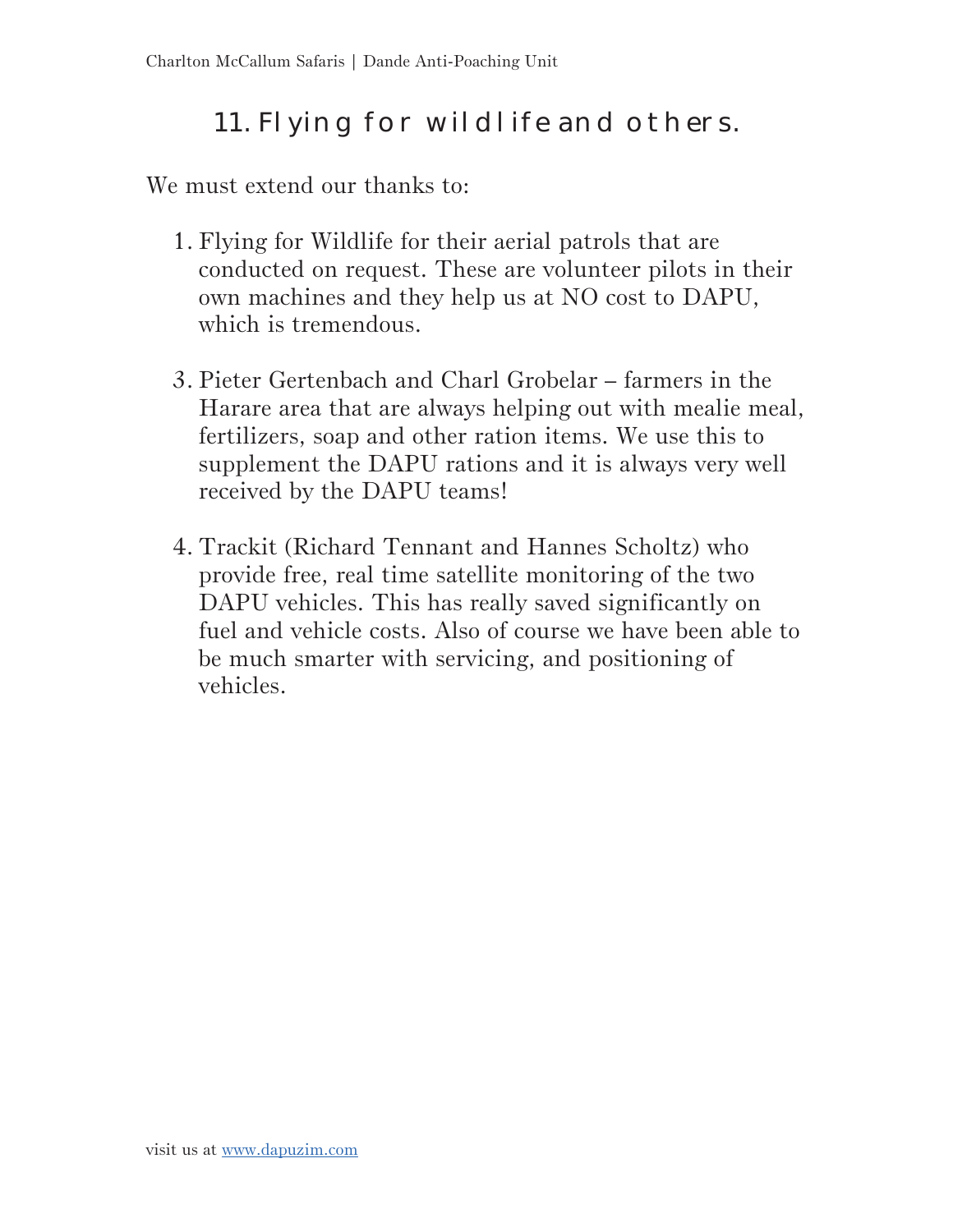# 12. DAPU Income and Expenses 2017

| <i><u><b>Income</b></u></i><br><b>Bob</b>      |                |
|------------------------------------------------|----------------|
| Schofield                                      | US\$100        |
| <b>Burton Foundation</b>                       | US\$2,000      |
| Communites Foundation of Oklahoma              | US\$2,000      |
| David                                          |                |
| Adams                                          | US\$5,000      |
| David Maple                                    | <b>US\$500</b> |
| DSCF.                                          | US\$24,000     |
| Jeff Butterfield                               | US\$250        |
| Jeff Haulbrook                                 | US\$2,680      |
| Jerry Beardmore                                | <b>US\$500</b> |
| Jerry Jurena                                   | <b>US\$600</b> |
| Johnathan Frist                                | US\$4,000      |
| Jytte Merjtsensen                              | US\$2,750      |
| Martinus van der Linden                        | US\$200        |
| Mike Core                                      | US\$1,000      |
| Morning Charitable Trust                       | <b>US\$500</b> |
| Myron                                          |                |
| Repka                                          | US\$2,880      |
| Sylvarnus Charitable                           |                |
| Trust                                          | US\$6,000      |
|                                                | US\$54,960     |
|                                                |                |
| 2017 Hunting clients levies and contributions. | US\$13,116     |
|                                                |                |
| <b>Charlton McCallum Safaris</b>               | US\$45,540     |
|                                                |                |
| <b>Total Income</b>                            | US\$113,616    |